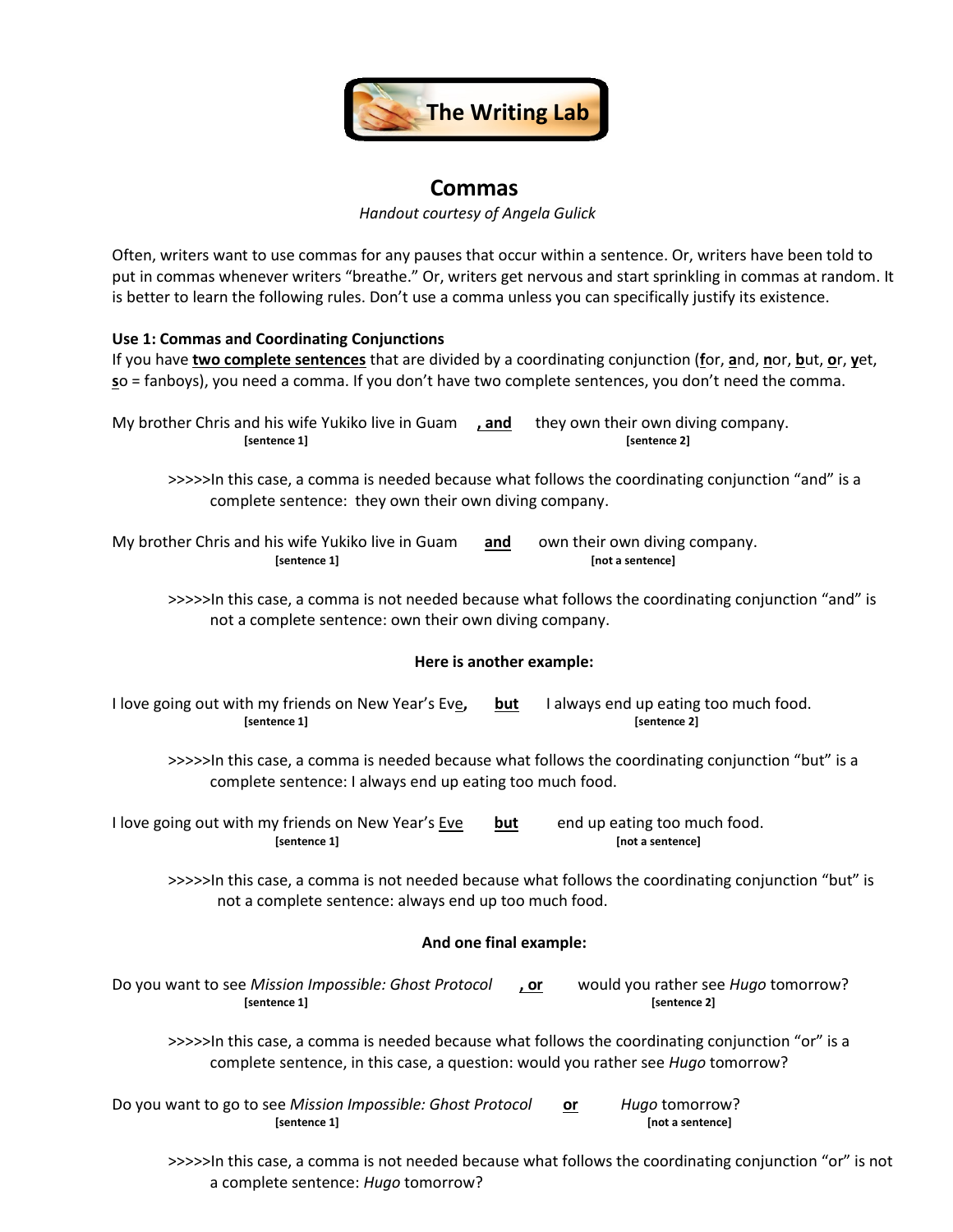## **Use 2: Commas and Introductory Words, Phrases, and Clauses**

Often, writers lead into their main sentences with information before the subject of the sentence is presented. This information can be a single word or a group of words. What you want to do is identify your sentence's main subject, and if you have a word or group of words that appears before that subject, you generally need a comma. Here are some examples:

Last night on *The Daily Show*, **Jon Stewart** interviewed the Tom Hanks about his newest film. **[subject]**  When my mom makes a cake, **she** lets my little sister lick the spoon so she won't start crying.  **[subject]** After watching scary movies, **I** find it hard to fall asleep at night because I hear strange sounds in the house.  **[subject]**  Yesterday, **Tina** saw a double rainbow in the sky and asked herself, "What does this mean?"

 **[subject]** 

## **Use 3: Commas and Series of Words or Phrases**

Probably one of the most well-known comma rules is the "rule of three or more." If you write a sentence where you have three or more items in a series, you use commas in between the items and the final "and." Note that this rule applies to both words and phrases. Here are some examples:

*A series of three involving individual words:* When I go out to Target after work, I need to remember to pick up shampoo**,** conditioner**,** and Kleenex.

*A series of three involving a group of words:* Over winter break, I got to spend time with my family**,** meet up with a bunch old friends**,** and watch old episodes of *The X-Files*.

Did you know that the comma that comes before the final "and" in your series is called the Oxford comma? Maybe one day, you'll be on Jeopardy, and that will be the big question at the end for all the money  $\odot$ .

## **Use 4: Commas and Dependent Clauses That Come before Independent Clauses**

OK, before we get started, let's review a few terms. An **independent clause** is the fancy term for a complete sentence. A sentence contains a subject (usually the "do-er" of the action), a verb (usually the action), and sometimes a "completer" (some word or words that finishes the thought). If you read an independent clause out loud, it sounds complete.

A **dependent clause**, on the other hand, contains a subject, a verb, and sometimes a "completer." However, a dependent clause cannot stand on its own and be meaningful. It needs to be connected to an independent clause (complete sentence) to make sense. If you read a dependent clause out loud, it sounds incomplete. You are prompted to ask or think, "…And??"

Dependent clauses can be connected to independent clauses at the beginning, in the middle, or at the end of the sentence. Here are some examples:

If you aren't here by noon, we'll have to leave for the ice rink without you.<br>[dependent clause because of "If"] [independent clause because these words can stand on their ov [independent clause because these words can stand on their own[ >>>>>The first part, "If you aren't here by noon" is a dependent clause. This is not a complete thought. If you aren't hear by noon…WHAT? Because the dependent clause comes **before** the independent clause, you need a comma.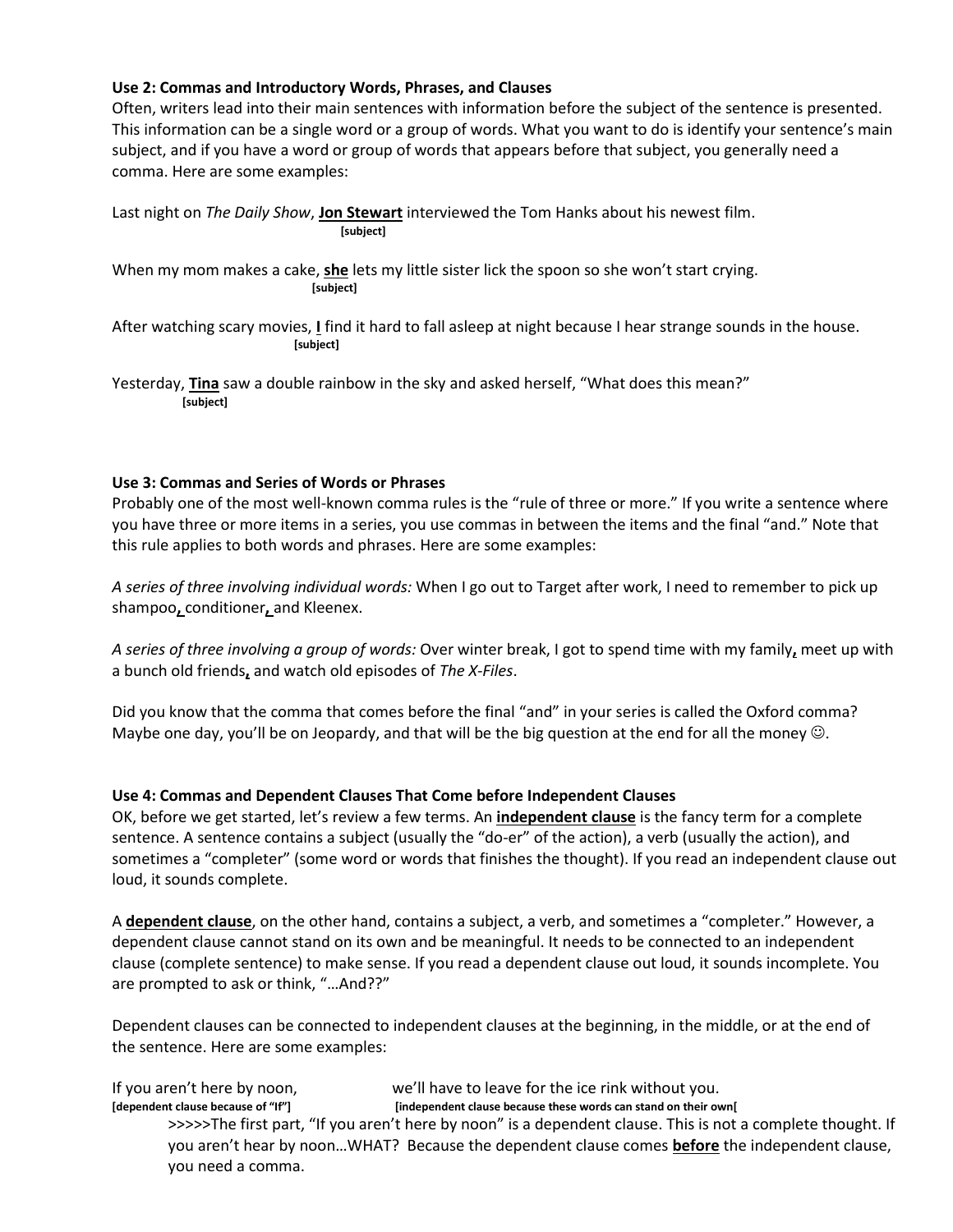We will, in the same if you aren't here by noon, have to leave for the ice rink without you. **[first part of independent clause] [dependent clause] [second part of independent clause]** >>>>>In this example, the dependent clause is put into the middle of the independent clause. Note the use of commas to separate the dependent from the independent clause. When dependent clauses can be put into the **middle** of independent clauses, these constructions can sometimes be more difficult to understand.

We will have to leave for the ice rink without you if you aren't here by noon.  **[independent clause] [dependent clause]** >>>>>In this example, the independent clause comes first and then is followed by the dependent clause. However, since the dependent clause comes **after** the independence clause, you do not need a comma.

#### **Here is another example:**

In this example, the dependent clause (because she is very athletic) can appear at the beginning, in the middle, or at the end of the sentence. Notice where the commas go in each case.

Because she is very athletic, Sara spends hours at the gym.  **[dependent clause] [independent clause]**  >>>>>A comma is needed after the dependent clause.

Sara spends because she is very athletic, hours at the gym. **[first part of independent clause] [dependent clause] [second part of independent clause]**  >>>>>Commas are need on each side of the dependent clause.

Sara spends hours at the gym because she is very athletic. **[independent clause] [no comma] [dependent clause]**  >>>>>No comma needed between the independent and the dependent clauses.

To sum up:

Dependent clause **,** independent clause. First part of independent clause **,** dependent clause **,** second part of independent clause. Independent clause **[no comma]** dependent clause.

| Here are the most common words that indicate dependent clauses |               |          |
|----------------------------------------------------------------|---------------|----------|
| after                                                          | once          | until    |
| although                                                       | provided that | when     |
| as                                                             | rather than   | whenever |
| because                                                        | since         | where    |
| before                                                         | so that       | whereas  |
| even if                                                        | than          | wherever |
| even though                                                    | that          | whether  |
| if                                                             | though        | while    |
| in order that                                                  | unless        | why      |